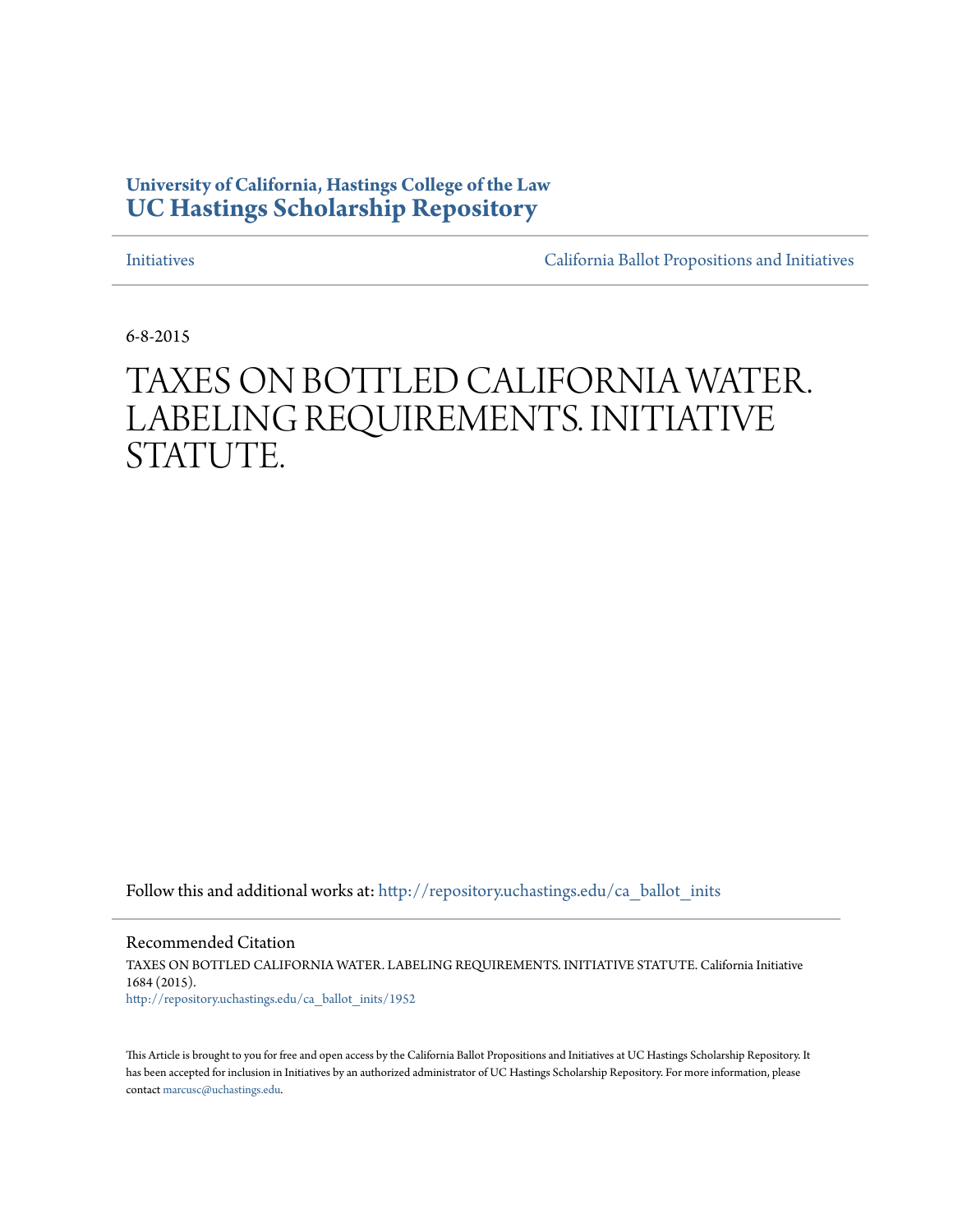**1 5 - 0 0 2 1** 

Ms. Ashley Johansson Initiative Coordinator Office of the Attorney General 1300 "I" Street Sacramento, CA 95814-2919



**APR 2 0 2015** 

INITIATIVE COORDINATOR **ATTORNEY GENERAL'S OFFICE** 

Re: Request for Title and Summary for Proposed Initiative

Pursuant to Article II, Section 10(d) of the California Constitution, this letter respectfully requests that the Attorney General prepare a circulating title and summary of the enclosed proposed statewide initiative: "Groundwater Preservation and Water Consumer Awareness Act of 2015."

Also enclosed are the required signed statements pursuant to California Elections Code sections 9001 and 9608, and a check in the amount of \$200.

Please direct all inquiries and correspondence regarding this proposed initiative to:

Louis J. Marinelli President, Sovereign California LJMarinelli@SovereignCA.org Sovereign California (FPPC ID: 1373550) P.O. Box 121165 San Diego, California 92112-1165

Thank you for your time and attention to this matter.

Sincerely,

Signature of Proponent

 $\frac{\sqrt{a_{\text{e}} s}}{\text{Printed Name}}$ 

 $\frac{4}{20}$ /15

**OVEREIGN** ~ALIFORNIA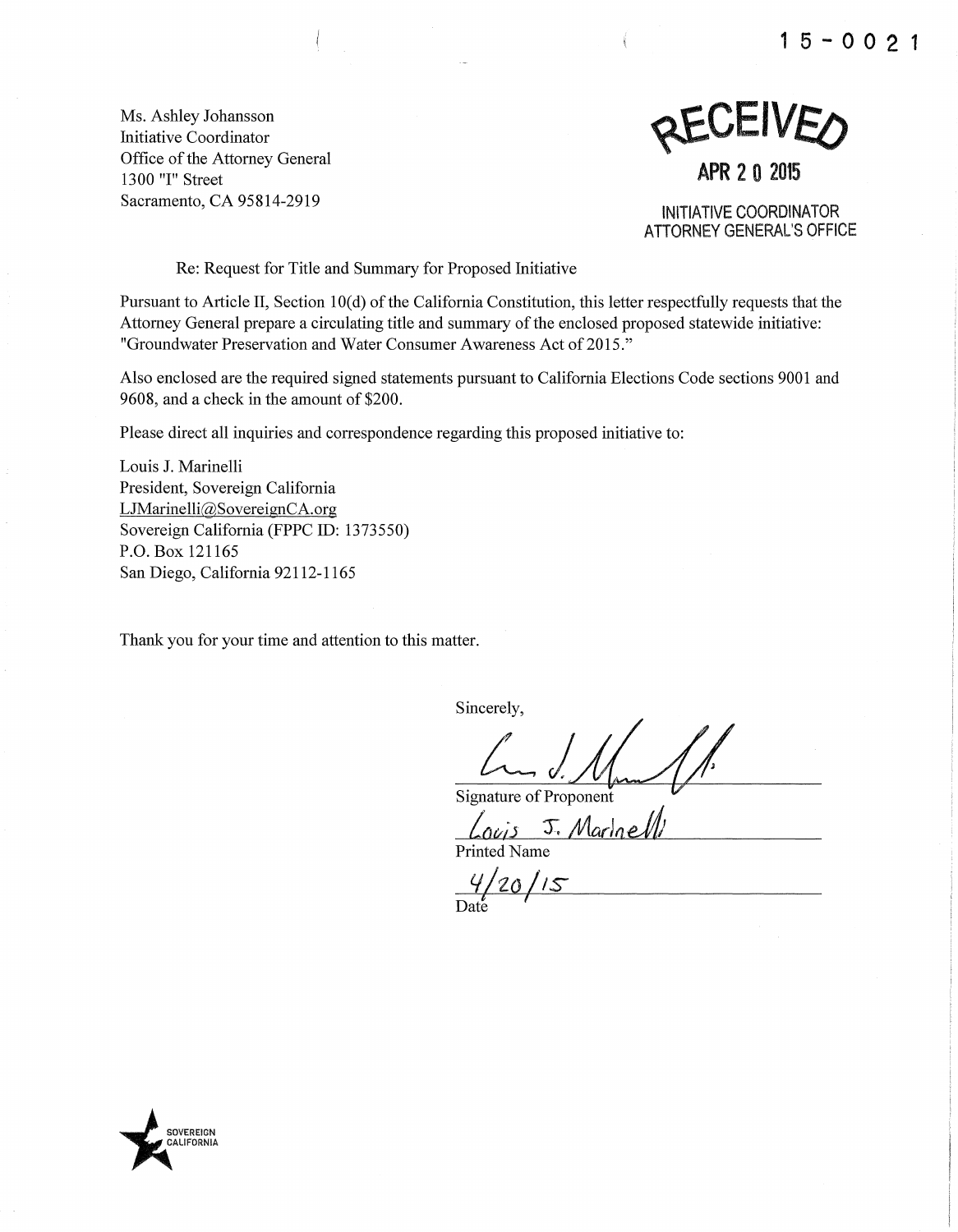#### **FINDINGS AND DECLARATIONS**

Whereas, California is facing one of the worst droughts in history;

Whereas, private companies are bottling water from California and exporting it out of state for profit;

Whereas, the International Bottled Water Association estimates that over two liters of water are used in the production of just one liter of soda and an additional 1.39 liters of water is used to produce a single liter of water for retail sale;

Whereas, many of the same companies producing soda drinks also produce bottled water;

Whereas, existing law provides that tobacco and alcohol companies include clear and conspicuous labeling referencing to the detrimental health effects that may be caused by their products;

Whereas, existing law provides that pharmaceutical companies clearly include information and make clear statements in advertisements referencing the side effects that may be caused by their products;

Whereas the availability of water is a matter of public health;

The People of California hereby submit the following initiative to impose an excise tax on water collected from California to be bottled for retail sale, remove bottled water from the list of food products exempt from state sales and use taxes, and require bottled water companies to provide greater transparency on the source of the bottled water sold in California, and for bottled water containing water from California, include a "Not Drought Friendly" logo clearly on the label so that consumers may be more informed.

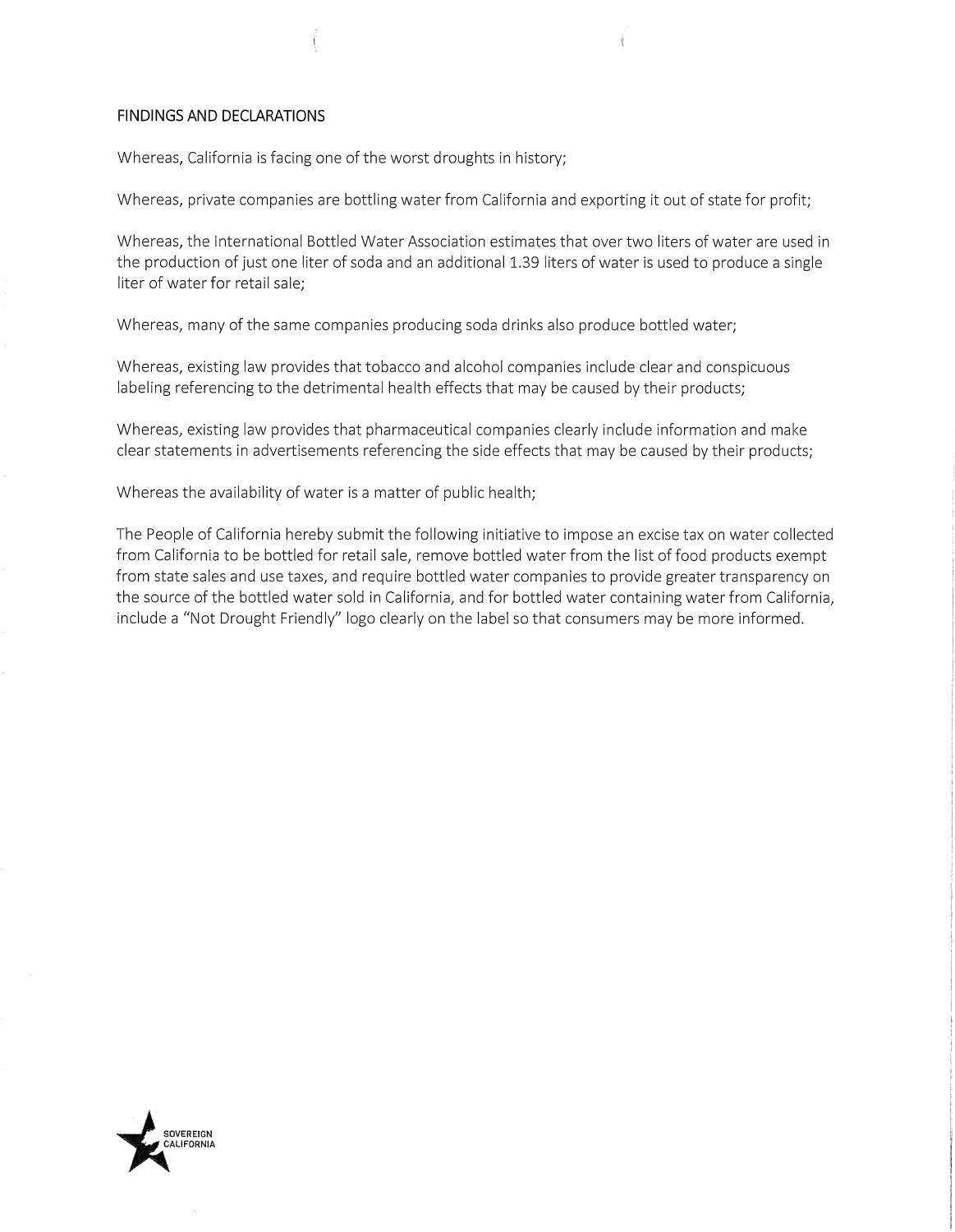#### **California Groundwater Preservation and Water Consumer Awareness Act of 2015**

#### **SEC.100.**

It is the intent of the People of California to impose an excise tax of five cents on each ounce of water collected from the ground or municipal waters of California for the purpose of bottling for retail sale by adding Part 32 "The Bottled Water Excise Tax" to Division 2 of the Revenue and Taxation Code, as follows:

**REVENUE AND TAXATION CODE- RTC DIVISION 2. OTHER TAXES [6001- 65000] PART 32. THE BOTILED WATER EXCISE TAX [65000- 65001] CHAPTER 1. GENERAL PROVISIONS [65000]** 

#### **65000.**

This part is known and may be cited as the "California Groundwater Preservation and Water Consumer Awareness Act of 2015."

#### **CHAPTER 2. BOTILED WATER TAX [65001]**

 $\overline{\mathcal{L}}$ 

#### **65001.**

(a) An excise tax offive cents {\$0.05) is hereby imposed upon each ounce of bottled water containing any water collected in California at the point where water flows naturally to the earth's surface or from a borehole in California that taps into the underground source, or any California municipal water supply.

#### **SEC. 200.**

It is the intent of the People of California to exclude bottled water sold in the State of California from the list of food products exempt from the sales and use taxes by amending Article 1 of Chapter 4 of Part 1 of Division 2 of the Revenue and Taxation Code, as follows:

**REVENUE AND TAXATION CODE- RTC DIVISION 2. OTHER TAXES [6001- 60709] PART 1. SALES AND USE TAXES [6001- 7176] CHAPTER 4. Exemptions [6351 - 6423] ARTICLE 1. General Exemptions [6351- 6380]** 

#### **6359.**

{3) All fruit juices, vegetable juices, and other beverages, whether liquid or frozen, including excluding bottled water, and but excluding spirituous, malt, or vinous liquors or carbonated beverages.

#### **SEC. 300.**

It is the intent of the People of California to provide consumers with more information as to the source of bottled water, and that purchasing bottled water from any source in California is not "drought friendly" by amending Article 12 of Chapter 5 of Part 5 of Division 104 of the Health and Safety Code, as follows:

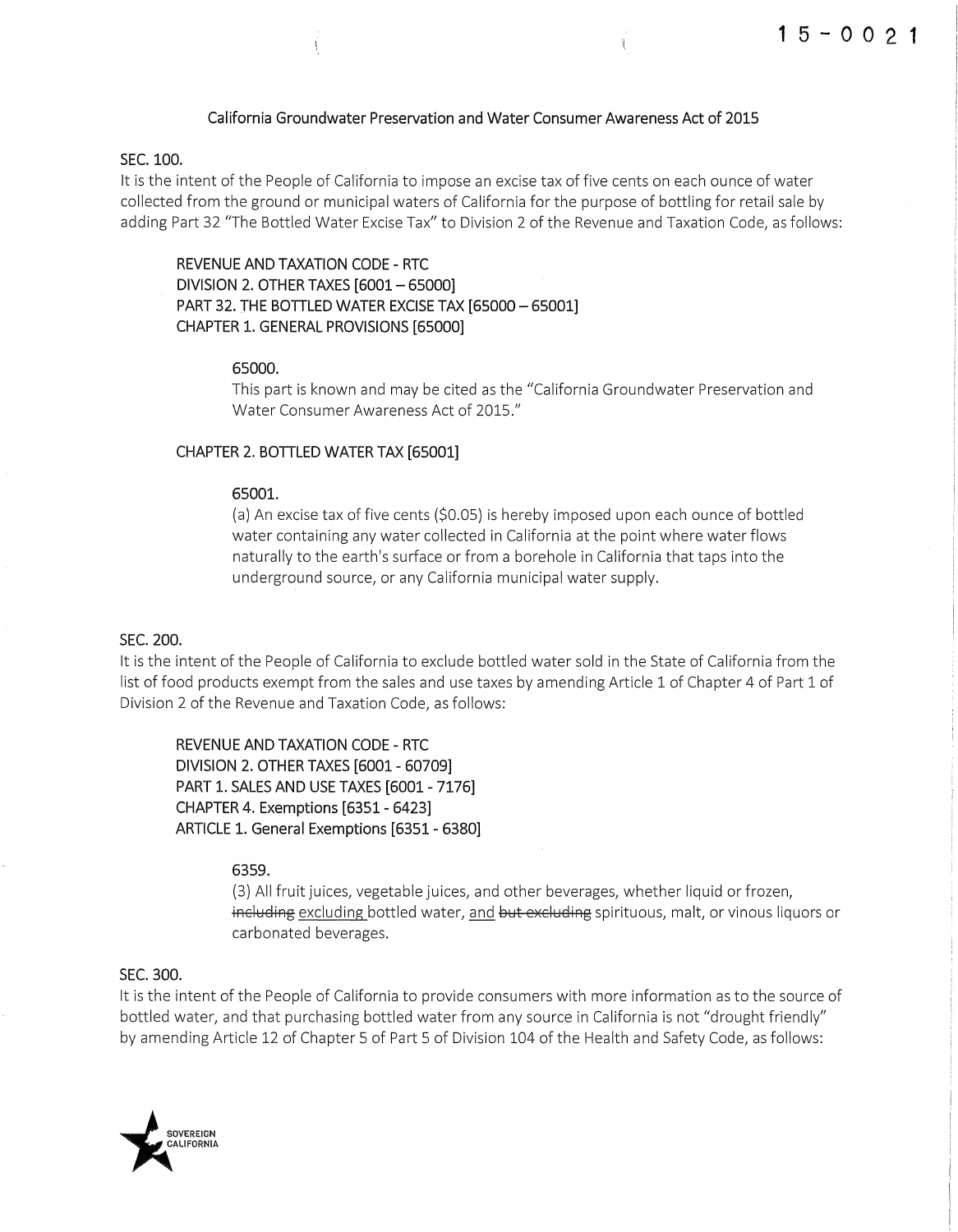## **HEALTH AND SAFETY CODE - HSC DIVISION 104. ENVIRONMENTAL HEALTH [106500- 119405] PART 5. SHERMAN FOOD, DRUG, AND COSMETIC LAWS [109875- 111915] CHAPTER 5. Food [110425- 111223] ARTICLE 12. Bottled, Vended, Hauled, and Processed Water [111070- 111198]**

#### **111170.**

(f) Each container of bottled water sold at retail or wholesale in this state in a beverage container shall include on its label, or on an additional label affixed to the bottle, or on a package insert or attachment, all the following:

(1) The name and contact information for the bottler or brand owner, including, when applicable, any parent companies.

(2) The source of the bottled water, in compliance with applicable state and federal regulations. If the source of the bottled water is California, (a) a clear and conspicuous statement that informs consumers that the product is not drought-friendly, and (b) the "Not Drought Friendly" logo, as pictured, not smaller than one square inch.

(3) A clear and conspicuous statement that informs consumers about how to access water quality information contained in the bottled water report required by Section 111071.





#### **SEC. 400.**

It is the intent of the People of California to reserve the sum of all sales and excise tax revenue collected by this Act into a special fund for the construction, maintenance, and repair of water infrastructure projects including dams, levies, water treatment facilities, and water desalination plants .